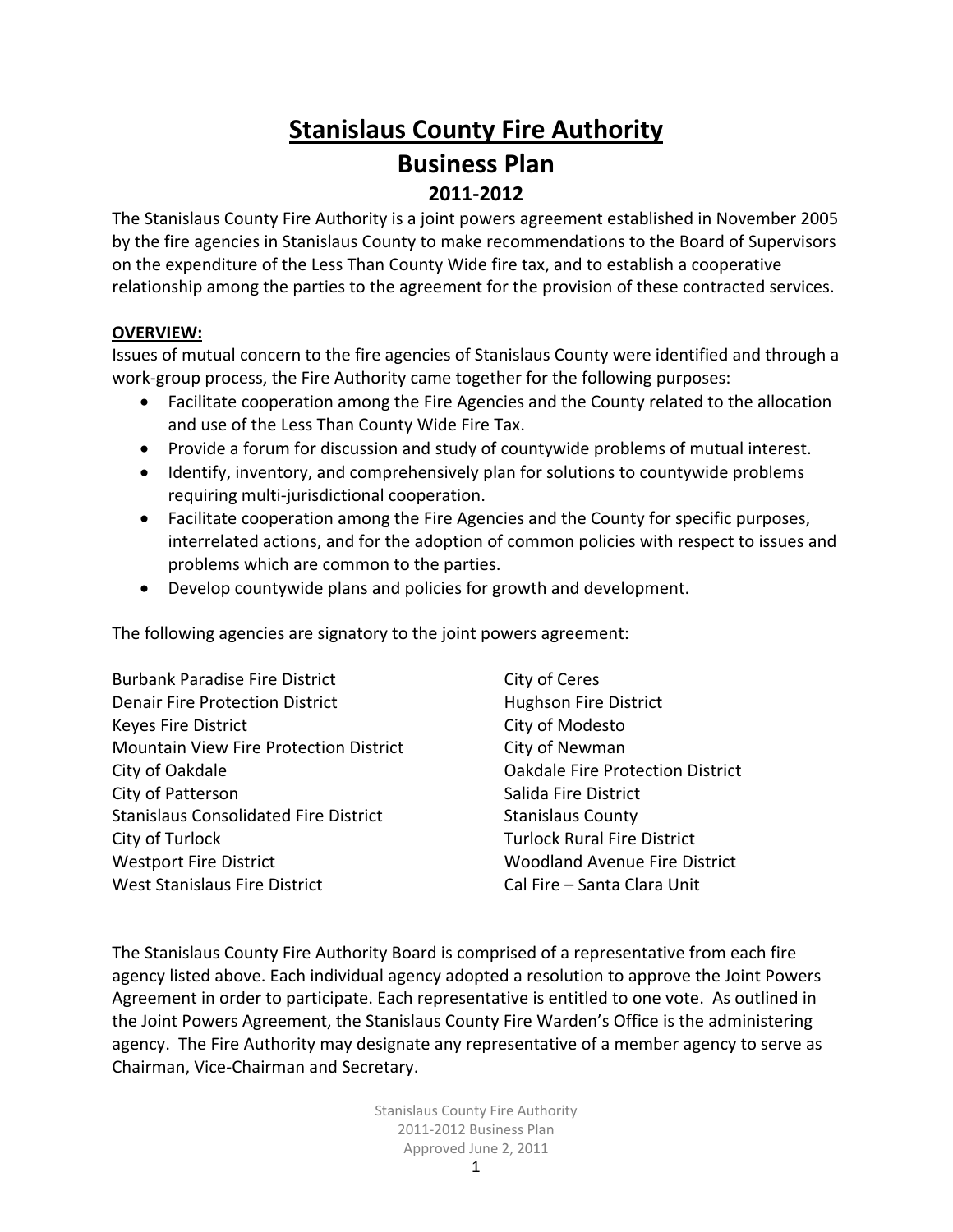A quorum of at least one half of the member agencies is required for the Fire Authority to take action. A two‐thirds majority of those members present are required to approve all fiscal matters, including the use of the Less Than County‐Wide Fire Tax, but not including expenditures of less than \$500.

### **FIRE AUTHORITY GOALS:**

The following goals were adopted and reaffirmed by the Fire Authority membership:

- Ensure an open environment that provides respectful and professional responsiveness to our community and agency partners.
- Adopt integrated, collaborative, and multi‐disciplinary planning to ensure that our community and agency partners are served in an equitable, efficient and effective manner.
- Provide the highest quality of fire, life safety and all risk support services through collaborative community and agency partnerships in the areas of fire prevention, fire investigation, training, finance/administration, fire communications, and EMS within available funding.
- Improve the stability and sustainability of revenue sources to support and enhance the fire, life safety and all risk services on a countywide basis.

### **STRATEGIC PLAN:**

The strategy of the Stanislaus County Fire Authority is to represent the interests of all member agencies by focusing on organizational goals of both the Fire Authority and individual agencies. The following strategies were reaffirmed by the membership:

- Expand and foster mutually beneficial relationships with internal and external fire agencies
- Enhance relationships between fire districts, cities, County agencies, and identified stakeholders
- Achieve a unified voice and strengthen the fire service to meet future challenges
- Be the spokesperson/organization for fire and emergency services countywide
- Provide strategic direction, leadership, and influence to coordinate professional standards
- Encourage member agencies to develop and adopt defined service levels based upon the standards of cover process
- Initiate and support efforts that assist in funding the fire service
- Improve financial stability of the existing programs and services
- Explore financial opportunities
- Develop / maintain analysis and reporting systems that allow effective monitoring of financial performance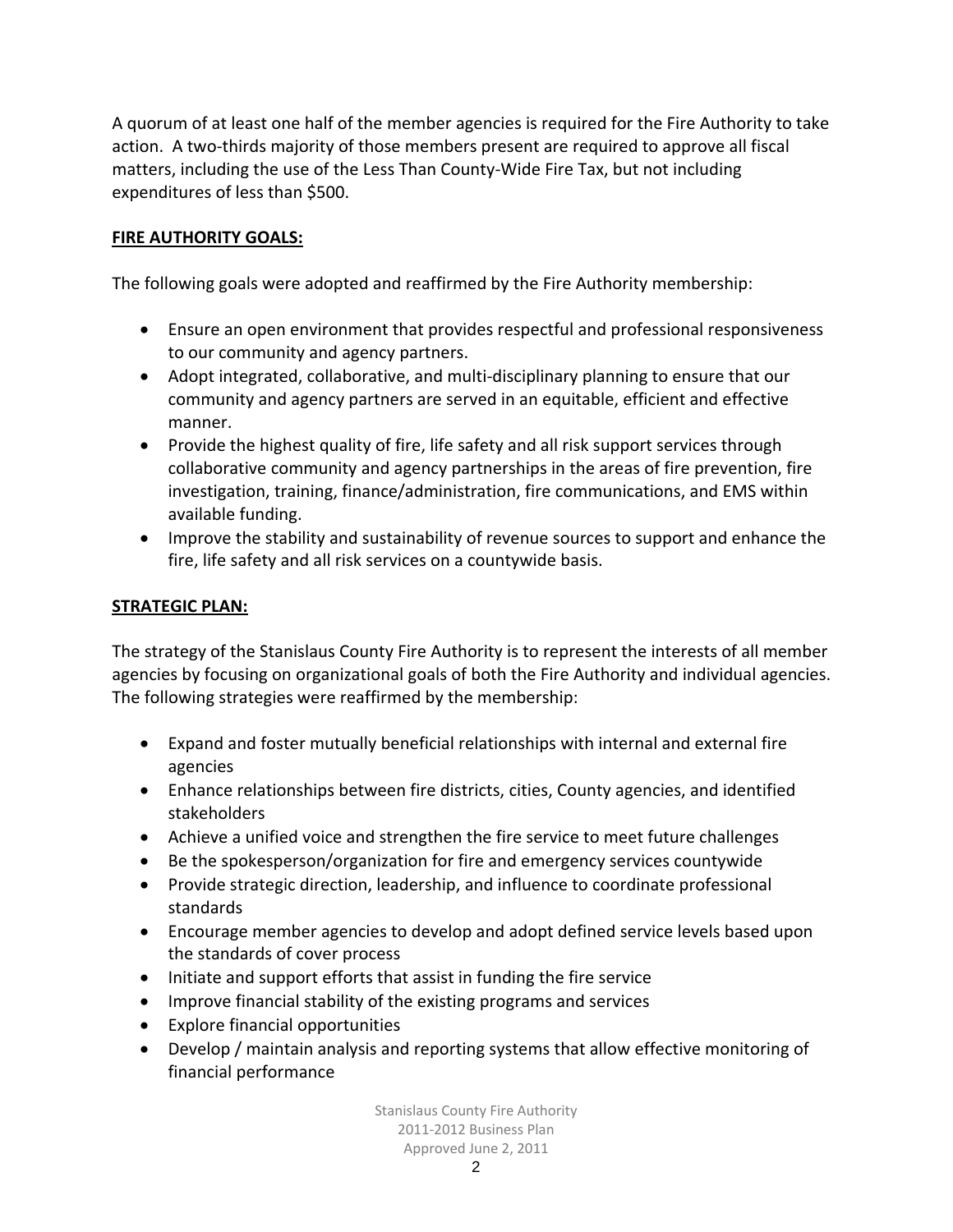# **ACTION PLAN:**

The action plans are defined in an effort to meet the adopted strategies stated above. The Fire Authority recommended contracts for priority services, which are available to all agencies.

The following pages outline the provider's plans, based on the service priorities and expected funding, for the 2011/2012 fiscal year.

Funding for the Fire Authority's programs for the fiscal year 2011‐2012 is dependent upon the projected Less Than County Wide Fire Tax, and projected fire prevention fees. With current economic conditions and the uncertainty of property tax revenues, it has been necessary for the Fire Authority to re‐evaluate service levels.

On an annual basis, the Fire Authority identifies service priorities, performance expectations and funding allocations for those services identified as critical to the fire agencies in Stanislaus County. Then, based on available funding, the group targets achievable service levels. During the process, there are services that have been identified as desirable, but funding constraints do not allow for those services.

It is the intent and purpose of the Fire Authority to achieve the most efficient and effective use of the Less Than County Wide Tax revenues, and to seek partnerships to advance our ability to provide fire and emergency services in Stanislaus County.

It has been the goal of the Fire Authority to provide services commensurate with funding levels. There has been a decrease in property tax revenues for each of the last three years, and this trend is expected to extend into at least two more fiscal years. Due to the reduction in revenues, the budget presented in this business plan has significant changes. It has been suggested and proposed that the Training Coordinator Position be eliminated in order to meet the diminished funding level. Other reductions are based on alternative options agreed to by the service providers to ensure a sustainable program.

Currently the services outlined in this plan are provided by the City of Modesto, the Stanislaus County Fire Warden's Office and the Salida Fire Protection District. These three agencies have joined together to form the Modesto Regional Fire Authority, a Joint Powers Agreement for the provision of fire and emergency services. Through the agreement, the County has determined that the funding from the Less Than Countywide Fire Tax shall be directed to this newly formed agency to provide those services identified and prioritized as important by the fire service representatives.

During the 2011‐2012 fiscal year, the Fire Authority will hold quarterly meetings for updates on services provided and financial information. Each individual service provider will hold monthly meetings to address issues specific to their service with agency representatives impacted.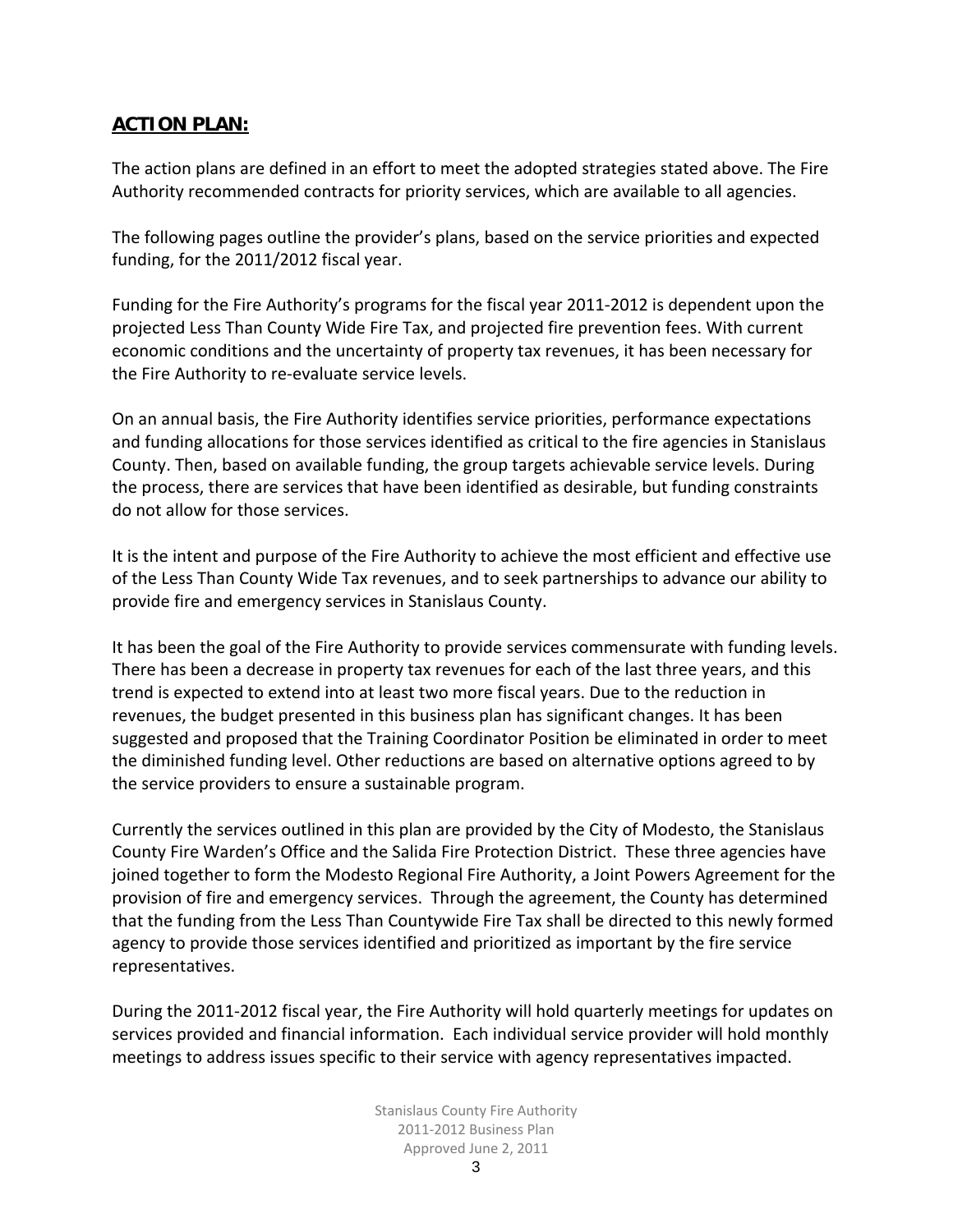### **FINANCE ADMINISTRATIVE SUPPORT SERVICES**

### **Funding \$165,998**

In the 2011‐2012, Finance/Administrative Support Services will continue to administer and manage the Less Than Countywide Fire Tax budget which includes County costs as well as service provider reimbursement. This position coordinates the meetings, agendas, required filings; distributes reports provided by the service providers to all of the participating agencies; addresses issues affecting the fire districts; and seeks opportunities to provide for regional solutions to common challenges. Support for the Fire and Rescue Operational Area Coordinator is provided through this program which allows assistance to individual agencies as well as the mutual aid system as a whole.

The programs priorities are to:

- Administer the budget within the County guidelines and processes and report to the Fire Authority
- Provide administrative support to the Fire Authority with agendas, board reports, minutes, conflict of interest statements, and information updates on Fire Warden web‐ site
- Administer MDC and Fire RMS programs including billing of participating agencies and processing of all related maintenance contracts and invoices
- Assist fire agencies with financial information, human resources, and administrative issues as requested
- Continue to seek opportunities to fund regional equipment
- Ensure that Fire Authority members are updated through annual report, business plan, and budget documents
- Communicate with county CEO staff and Board of Supervisors regarding the goals, priorities, needs and expectations of the Fire Authority
- Provide support to the Fire and Rescue Operational Area Coordinator
- Administer special projects to support the fire service in Stanislaus County
- Coordinate quarterly meetings to address mutual concerns and issues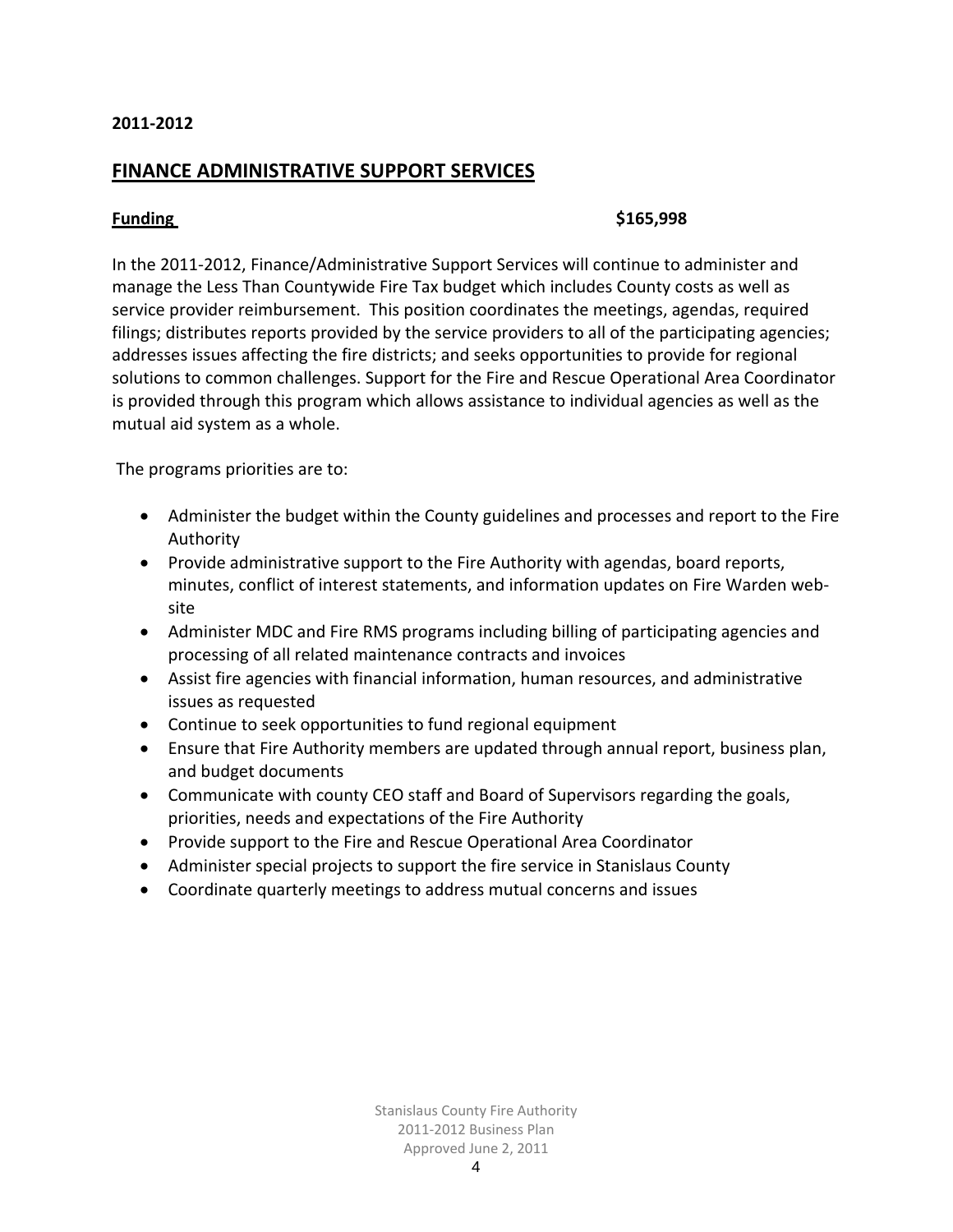# **2011‐2012 EMERGENCY MEDICAL SERVICES COORDINATOR**

### **Funding \$40,000**

On May 6, 2010 the Fire Authority voted to contract with the City of Modesto for the services of its Emergency Medical Services (EMS) Coordinator. This position has been used widely throughout the fire service in Stanislaus County. In order to document the terms of the arrangement, and share the costs accordingly, the City requested joint funding for the position through the Fire Authority. The City agreed to cover greater than 50% of the cost of the position, with the County, through the Fire Authority, contracting to cover the rest of the cost. Coordination of EMS was identified early on by the Fire Authority as a desired service. The following performance expectations were developed:

- Recommend and assist with the development of goals and objectives of the fire service with respect to EMS
- Develop and implement EMS programs by compiling and evaluating operations and activities, recommend improvements and modifications, prepare reports on activities
- Review and update the exposure control program for the fire agencies in the county including drafting policies and procedures, reviewing OSHA mandates, provide training, and reviewing exposure follow up reports
- Represent fire agencies on the Dispatch Quality Assurance Committee to develop guidelines for lift assists, paramedics request for fire, improved communications and provide monthly reports to Fire Authority
- Provide oversight of the Infection Control Program including the development of policies and procedures in compliance with federal and OSHA standards for fire agencies
- Facilitate monthly meetings for all county fire agencies to discuss issues and concerns related to EMS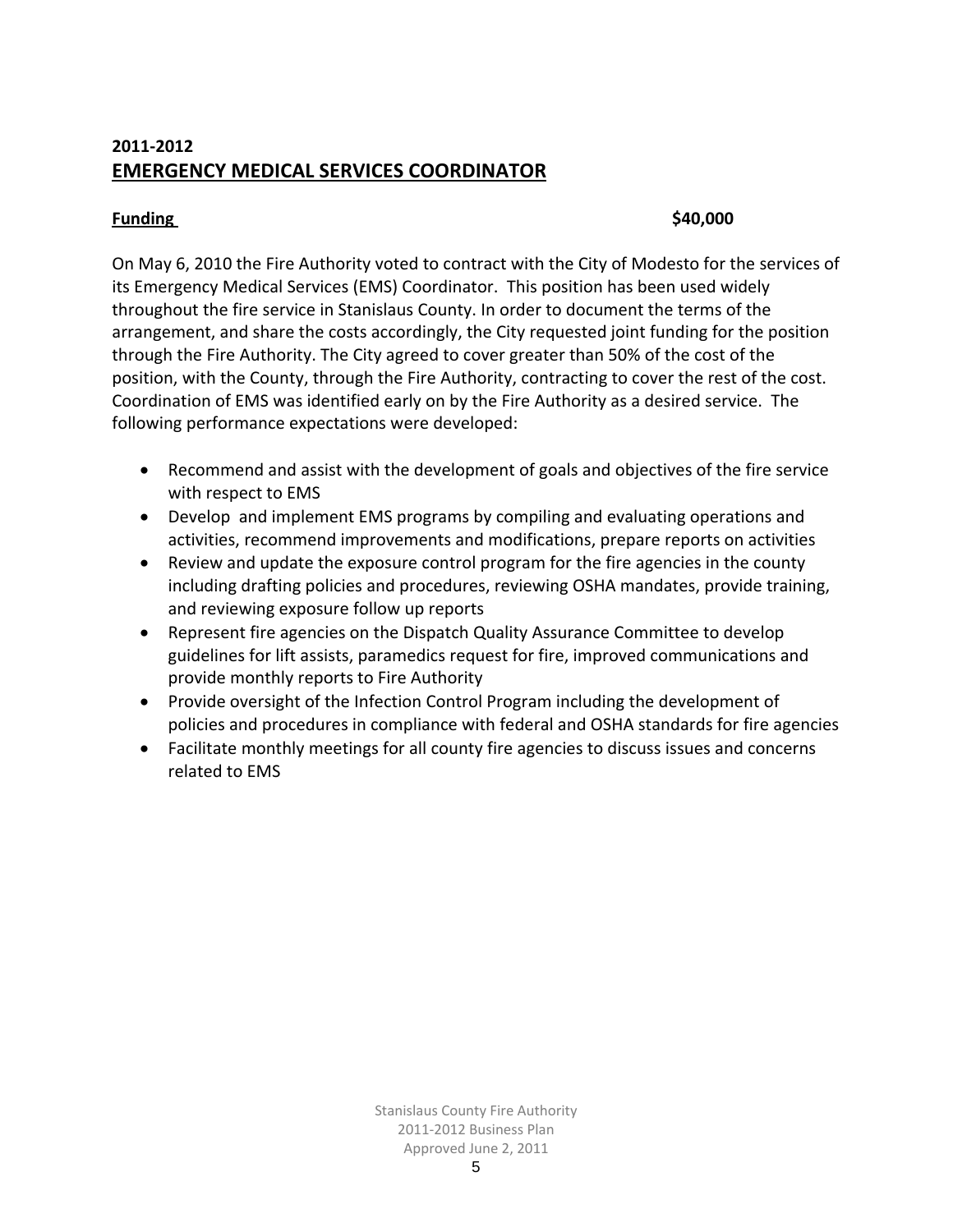# **FIRE COMMUNICATIONS**

### **Funding \$141,124**

The Fire Communications Coordinator will continue to assist the fire agencies throughout Stanislaus County in 2011‐2012 by supporting and enhancing the many systems that provide critical communications capabilities. The action plan assumes that the funding level will continue at the same level as in the 2010‐2011 fiscal year. The coordinator will continue to focus on programs that were identified as priorities through the performance expectations. The original plan document identified additional staff to achieve the goals and objectives of this program; however, that is not possible with current funding. During the time this program has been functioning, it has become very apparent that there are demands well beyond what one person can provide. During the 2011‐2012 year, the following services will be provided:

- Represent fire service in CAD development
- Represent county fire agencies on SR911 Operational Technical Advisory Committee (OTAC)
- Represent the fire service in Geographic Information Systems (GIS) map development for Stanislaus County.
- Represent Stanislaus County fire agencies in statewide communications groups (CALSIEC, Bay Area Radio Users Group‐ BAYFROG, and Statewide COMT and Capital Bay Planning Area)
- Continue to work towards establishing radio interoperability within Stanislaus County
- Completed implementation of frequency narrow-banding of all fire frequencies within Stanislaus County
- Assist fire agencies with grant writing for their communications needs
- Provide recommendations for standardized radio equipment
- Recommend IT systems countywide
- Serve on project team to develop and implement county‐wide fire records management system
- Coordinate dispatch center to dispatch center training and communications
- Lead the Communications Advisory Committee in monthly meetings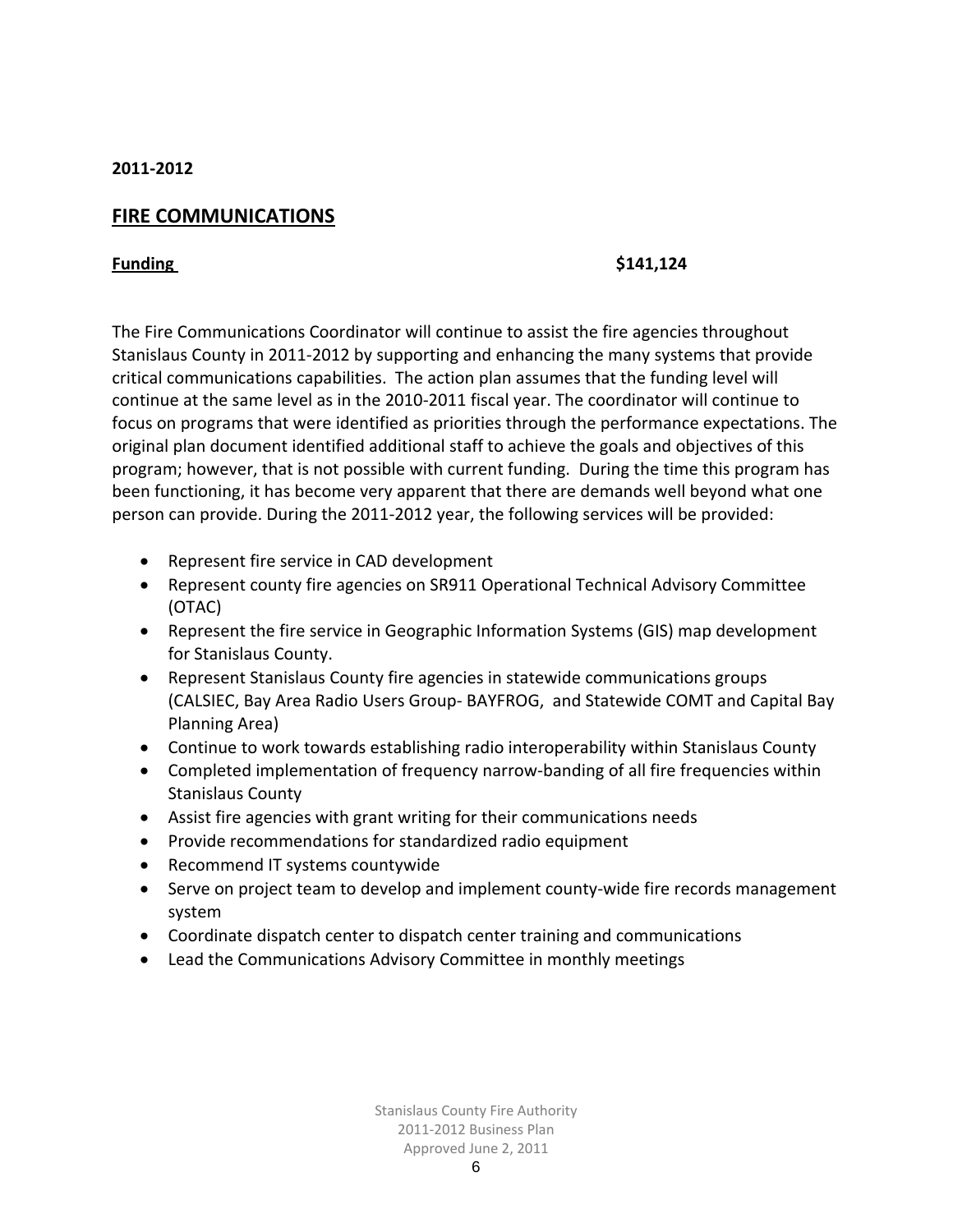# **FIRE INVESTIGATION SERVICES**

### **Funding \$317,390**

The 2011‐2012 Fire Investigation program will see a reduced level of funding which will necessitate a restructuring of the Fire Investigation Unit. This restructuring will provide for investigation services to continue throughout the County while meeting the constraints of the current fiscal environment.

- Determine origin and cause of fires in compliance with NFPA 921 guidelines.
- Provide documentation and assistance to law enforcement agencies for follow up of criminal fire investigations.
- Provide documentation and assistance to District Attorney's office regarding criminal fire investigations.
- Provide documentation and assistance to private fire investigators and insurance industry representatives regarding civil fire investigations.
- Establish an effective training program for chief and company officers throughout the County to conduct preliminary fire investigations and initial origin and cause determinations following NFPA 921 guidelines.
- Establish effective lines of communications with partner agencies to promote information sharing.
- Provide training for fire investigation staff to increase their skills and proficiency in the field of fire investigation.
- Provide a quarterly report to the Fire Authority that outlines the number of fires investigated, case status, dollar loss, and number of arrests by jurisdiction.
- Actively participate in the Stanislaus County Arson Task Force.
- Facilitate monthly meetings for all county fire agencies to discuss issues and concerns related to fire investigations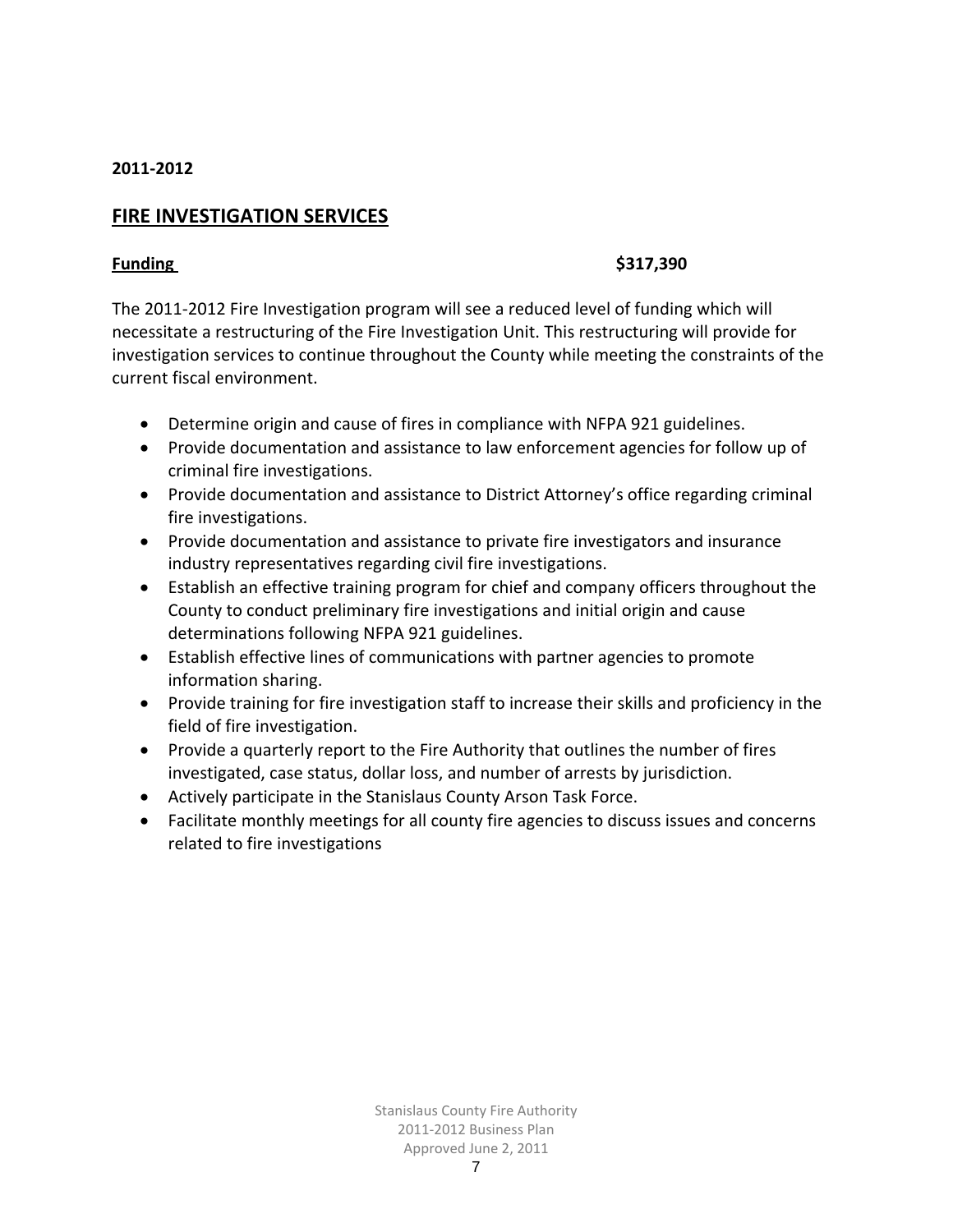# **FIRE PREVENTION SERVICES**

### **Funding \$543,133**

The 2011‐2012 Fire Prevention action plan assumes that the funding level for the program will experience a decrease from previous years. This funding, will allow the following objectives to be addressed:

- Continue cooperation and communications between the Fire Marshal and Fire Districts regarding impacts of new development projects
- Continue development of a Service Level Agreement
- Assist districts with fire prevention needs assessment to determine appropriate service level option from Service Level Agreement.
- Maintain state mandated inspection program
- Increased target hazard and business inspection programs
- Continuously evaluate local fire and life safety codes and ordinances as they apply to current and proposed projects
- Active involvement in the code hearing process to ensure that Stanislaus County fire agencies may have input in the next code adoption cycle
- Continue with cooperative vegetation/ force clean program with the districts
- Continue implementation of a fire records management system for enhanced reporting processes and fee tracking
- Continue training program to increase knowledge and proficiency of Fire Prevention **Specialists**
- Continue to advocate a new business license process for the unincorporated area of the County that includes a fire prevention component
- Enhance partnerships with business community, groups and county departments
- Analyze fire prevention fees for cost recovery data
- Develop a countywide static rural water supply recommendation except for SRA
- Facilitate monthly meetings for all county fire agencies to discuss issues and concerns related to fire prevention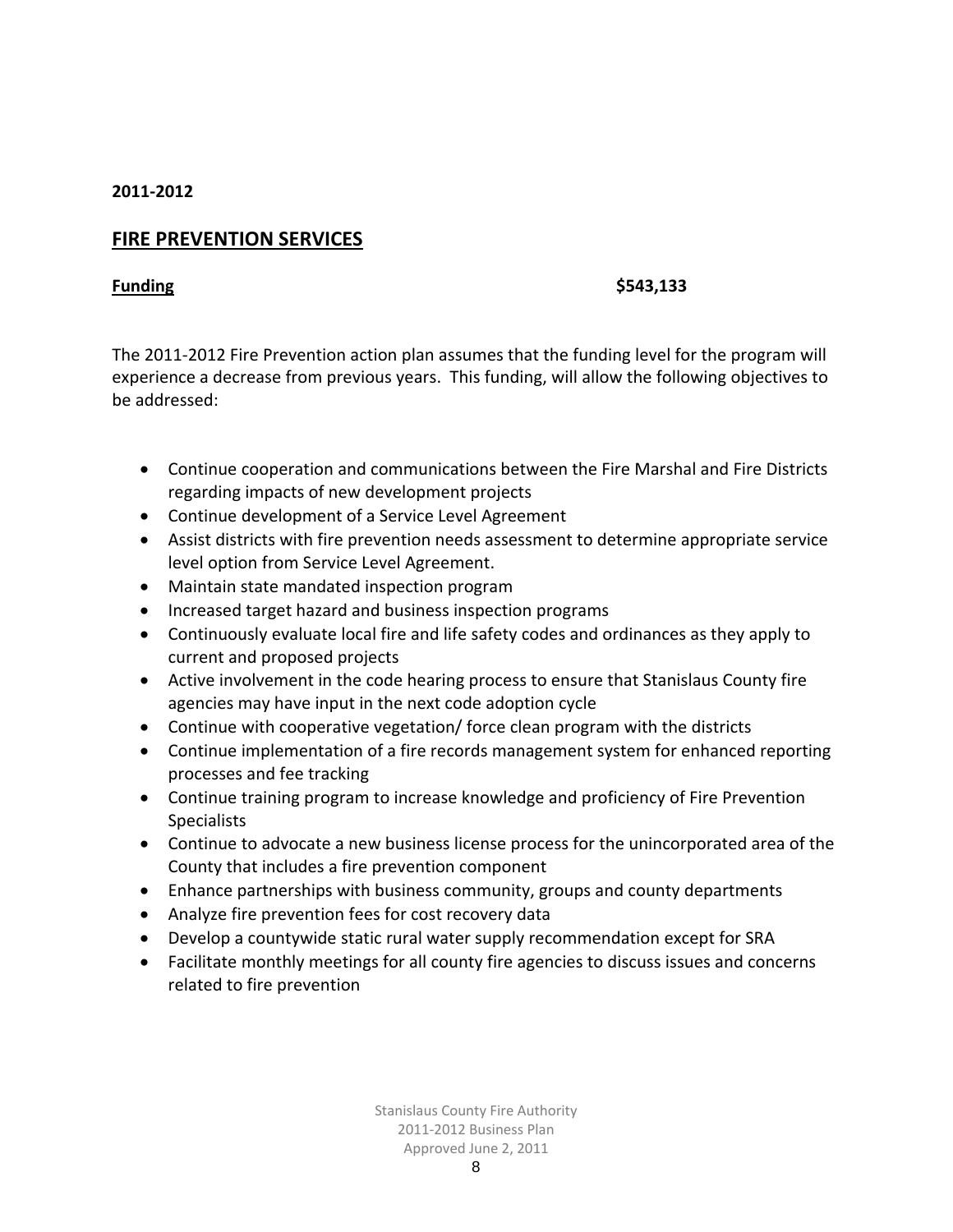# Stanislaus County Fire Authority Budget Worksheet Narrative June 2011

The following budget projection worksheet projects revenues and expenses through 2011‐ 2012.

At the time the Fire Authority was formed, the County Fire Service Fund, through property taxes, had experienced significant growth on an annual basis for several years. The property tax revenue projections to fund the five year contracts for services were conservative; however, the unprecedented decline in property values and the downturn in the economy necessitated a revision in projections. The following assumption was used in developing the 2011‐2012 proposed budget:

o Projected property taxes were reduced by 4.5%

The following measures have been put in place to reduce costs:

- o Fire Prevention and Fire Investigation services sustained reductions in funding in order to achieve a balanced budget
- o The Admin./Finance support service was reduced through the elimination of a support position
- o The Training Coordinator position was eliminated

The net affect of the changes listed above is a balanced budget. The Fire Authority members have stated repeatedly that the services provided must be commensurate with the revenues received. That was the objective in the development of the 2011‐2012 Business Plan.

Over the next year, the Fire Authority will evaluate the services currently being provided, and revisit the priorities identified by the membership for recommendations for adjustments.